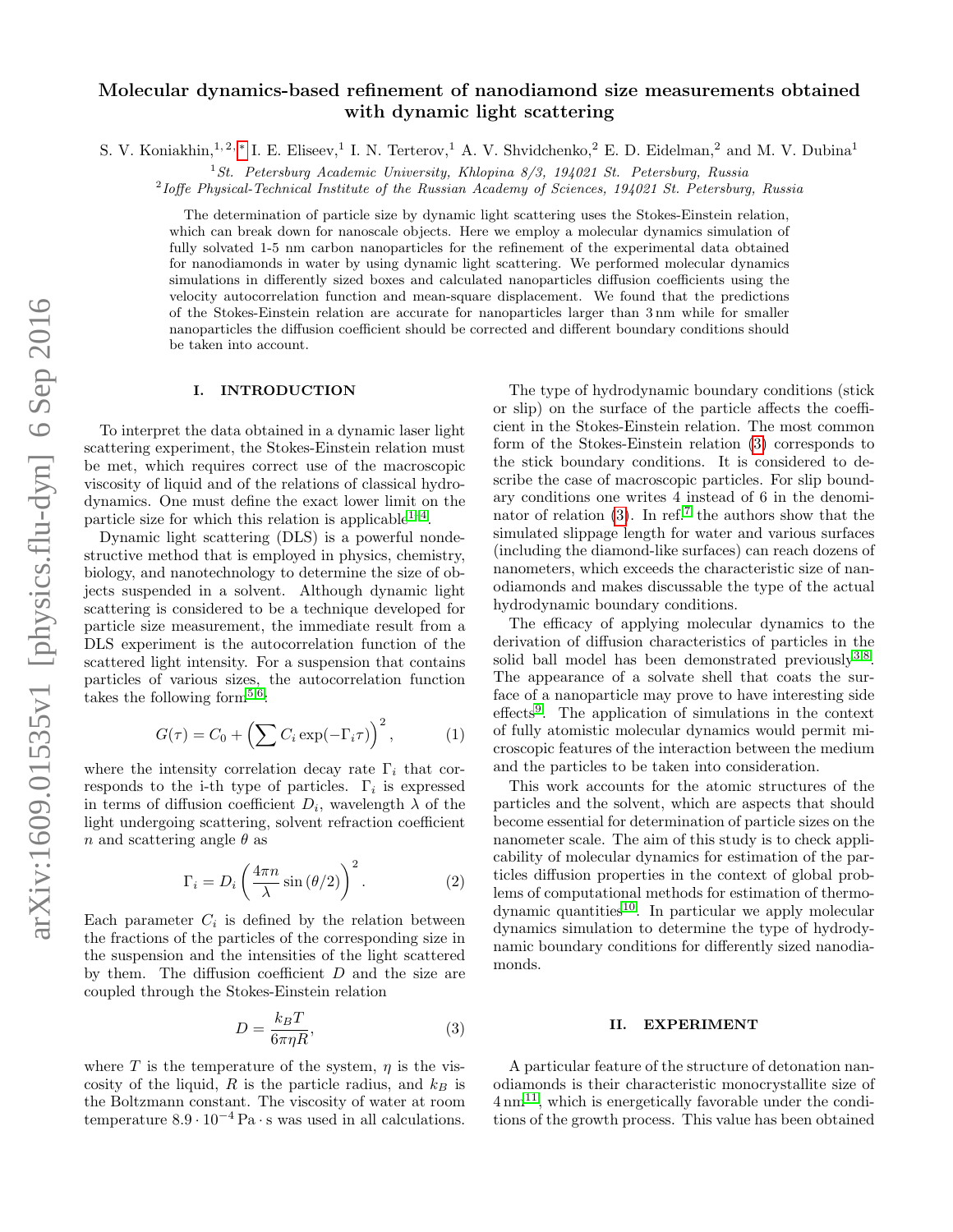

<span id="page-1-0"></span>FIG. 1. Autocorrelation function of the scattering intensity for suspension of disaggregated nanodiamonds (squares) measured by dynamic laser light scattering and the result of its approximation with relation [\(1\)](#page-1-0) (grey line). The solid black curve represents the contribution from large particles only, and the dashed black curve represents the contribution of the cross-term.

using X-ray scattering and TEM data<sup>[12](#page-4-7)</sup>, processing of the Raman scattering spectra in the phonon confinement model<sup>[13](#page-4-8)</sup> and computer simulation<sup>[14](#page-4-9)</sup>.

The technique employed for the preparation of this sample has been described previously<sup>[15,](#page-4-10)[16](#page-4-11)</sup>. All suspensions of detonation nanodiamonds contain both single crystallites and their aggregates of size up to 100 nm. Light scattering intensity of a single particle or aggregate is proportional to the square of its volume. It is the reason why the optical signal from single particles is always much more weak than the signal from aggregates. The bimodal model assuming that suspension contains particles of two characteristic sizes  $(i = 1, 2)$  allows to extrude a small contribution to its optical properties from single 4 nm nanoparticles only. For instance it has been found to be appropriate for the description of the optical density of such suspensions<sup>[17](#page-4-12)</sup>.

Figure [1](#page-1-0) displays the correlation function obtained with the Malvern Zetasizer instrument ( $\theta = 173^\circ$ ,  $\lambda =$ 633 nm) for suspension of disaggregated nanodiamonds. The correlation function was approximated manually using relation [\(1\)](#page-1-0), where  $i = 1, 2$ . The data corresponding to long times were first used to determine parameter  $C_0 \approx 0.047$  and parameters  $C_2 \approx 0.86$  and  $\Gamma_2 \approx (152 \,\mu s)^{-1}$  for large particles, after which the difference between the experimental data and the contribution from large particles in the region corresponding to short times was attributed to the contribution from small particles and used to approximate the remaining parameters:  $C_1 \approx 0.07$  and  $\Gamma_1 \approx (10.3 \,\mu s)^{-1}$ . It can be seen that cross term  $2C_1C_2 \exp(-(\Gamma_1 + \Gamma_2)\tau)$  is dominant for short times because  $C_1 \ll C_2$ .

The diffusion coefficient of single particles calculated with relation [\(2\)](#page-0-1) is  $D_1 = 1.1 \times 10^{-6} \text{ cm}^2 \text{s}^{-1}$ . If one knows independently the estimate of the nanoparticles size (4 nm for detonation nanodiamonds), the dynamic light scattering method of measuring their diffusion coefficient becomes an experimental way to verify the Stokes-Einstein relation.

# III. SIMULATION DETAILS

For comparison with analytical expression [\(3\)](#page-0-0) and the DLS data, the diffusion coefficients of nanoparticles were calculated using molecular dynamics (MD) in an explicit solvent in the Gromacs  $4.5.4$  package<sup>[18](#page-4-13)</sup>. The nanoparticles were modeled as carbon nanocrystals with a diamond-type lattice  $(sp<sup>3</sup>$  hybridization) of an approximately spherical shape with diameters of 1 nm, 1.5 nm, 2 nm, 3 nm, 4 nm, and 5 nm. The surface atoms of nanoparticle lacking some neighbors were considered as bonded with the implicit hydrogens. This model describes idealized hydrophobic objects that nonetheless have an atomic structure.

The carbon-carbon van der Waals interactions were computed using Lennard-Jones potential with the pa-rameters proposed in DREIDING forcefield<sup>[19](#page-4-14)</sup>. This forcefield also includes the parameters for the hydrated carbon atoms (see table VII from  $19$ ).

The solvent was modeled using TIP4P/2005 water  $\text{model}^{20}$  $\text{model}^{20}$  $\text{model}^{20}$  which provides accurate estimates of water viscosity compared to other popular water models (SPC/E, TIP4P and TIP4P/Ew). The latter was shown using the molecular dynamics simulations of self-diffusion coefficient and stress tensor in bulk water $21$  and wa-ter flow between two surfaces<sup>[22](#page-4-17)</sup>. The water-carbon interactions were calculated using common mixing rules  $\varepsilon_{ij} = \sqrt{\varepsilon_{ii} \varepsilon_{jj}}, \sigma_{ij} = \sqrt{\sigma_{ii} \sigma_{jj}}.$ 

For each size of the nanoparticle 5 systems with different cubic box size ranging from 3 to 16 nm were prepared. Two MD trajectories of 10 ns and 50 ns lengths with 2 fs time step were calculated for each system. The shorter trajectories with 0.05 ps velocity sampling interval was used for the velocity autocorrelation function (VAF) analysis while the longer trajectory sampled every 1 ps was used for the mean-square displacement (MSD) calculation. Periodic boundary conditions were used in all simulations. The solvent molecules were maintained at 298 K by the Berendsen thermostat.

The results of the simulations were used to calculate the diffusion coefficient in two ways. The first method involved the application of the Kubo relation<sup>[23](#page-4-18)</sup> coupling the diffusion coefficient to the VAF of particles

 $C_v(\tau) = \langle \mathbf{v}(t)\mathbf{v}(t + \tau) \rangle_t$ :

<span id="page-1-1"></span>
$$
D = \frac{1}{3} \int_0^\infty \langle \mathbf{v}(t)\mathbf{v}(t+\tau) \rangle_t d\tau.
$$
 (4)

The second method treats the determination of the diffusion coefficient in terms of the MSD of a randomwalking object from its initial position: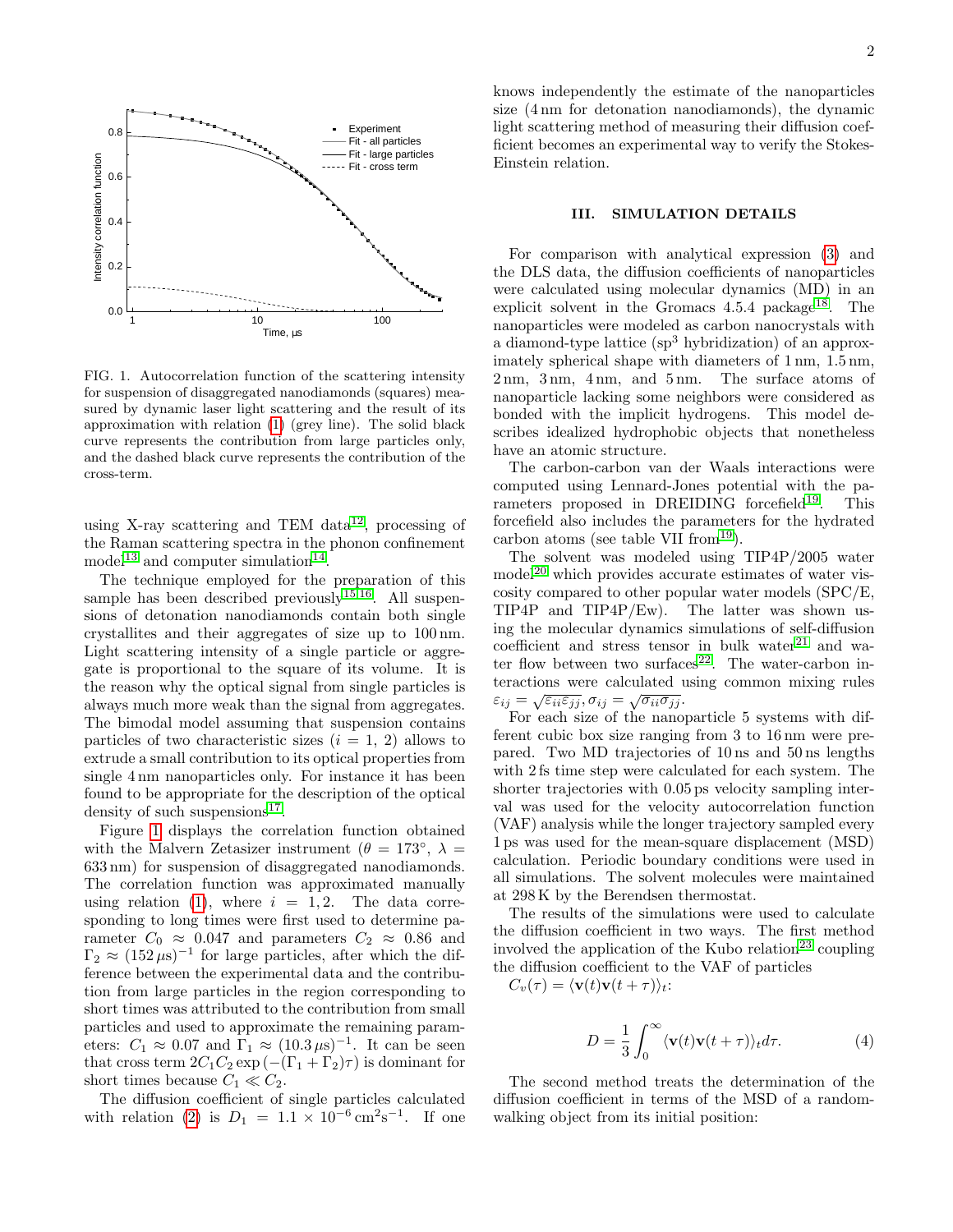

FIG. 2. The averaged over 100 trajectories normalized velocity autocorrelation functions for particles of different sizes.

$$
\langle \mathbf{r}^2 \rangle = 6Dt. \tag{5}
$$

The angle brackets here represent an ensemble average that is computed over trajectories calculated using the molecular dynamics method.

## IV. RESULTS AND DISCUSSIONS

For determining the nanoparticles diffusion coefficient using the VAF approach the whole 10 ns trajectory was considered as 100 independent trajectories of 100 ps, which allowed to calculate the mean diffusion coefficient and its standard deviation. Fig. 2 shows time dependencies of the normalized to unity velocity autocorrelation functions for particles of various sizes for the largest of simulated boxes. One sees that for the solute size of about 3 nm the velocity autocorrelation function resembling a damped oscillating motion transforms to a strictly decaying function. Integral [\(4\)](#page-1-1) is taken numerically in the range from 0 to 25 ps.

The trajectory length related to the MSD approach was  $t = 50$  ns. The whole simulated trajectory was considered as  $t/t_R$  trajectories of successively decreasing lengths:  $t, t-t_R$  etc. The averaging of the MSD was provided over 100 trajectories. Restart time  $t_R$  was chosen to be 500 ps, however the obtained results exhibited weak dependencies of diffusion coefficients on fitting range and  $t_R$ . The dependence of the mean-square displacement on time is shown in fig. [3](#page-2-0) for particles of all sizes. The error of diffusion coefficient was estimated as a standard deviation of mean values of the MSD calculated for 10 groups of 10 trajectories.

Previously it was shown<sup>[24,](#page-4-19)[25](#page-4-20)</sup> that the diffusion coeffi-



<span id="page-2-0"></span>FIG. 3. Mean-square displacement for differently sized particles vs. time for largest simulation boxes (12-16 nm).



<span id="page-2-2"></span>FIG. 4. Diffusion coefficient of 4 nm particle calculated using the VAF (black squares) and MSD (grey circles) approach as a function of reciprocal simulation box size  $1/L$ . The lines show the results of fit on the basis of eq. [\(6\)](#page-2-1). Treatment of the VAF data yields diffusion coefficient  $D_0 = 1.30 \cdot 10^{-6} \text{ cm}^2 \text{s}^{-1}$  and treatment of the MSD data yields  $D_0 = 1.12 \cdot 10^{-6} \text{ cm}^2 \text{s}^{-1}$ . Error bars show standard deviations.

boundary conditions depends on the size of simulation box L and tends to limit value of diffusion coefficient  $D_0$ for infinite simulation box as

<span id="page-2-1"></span>
$$
D_{PBC}(L) = D_0 - \frac{A}{L}.\tag{6}
$$

To take this aspect into account for calculating the diffusion coefficient using both the VAF and MSD approaches, we provided simulations for each nanoparticle size in boxes of various sizes  $L$  ranfing from 3 to 16 nm. To derive diffusion coefficient  $D_0$  we fitted the obtained dependencies of the diffusion coefficient on the simula-tion box size on the basis of eq. [\(6\)](#page-2-1) varying  $D_0$  and A as parameters.

Fig. [4](#page-2-2) shows dependence of simulated diffusion co-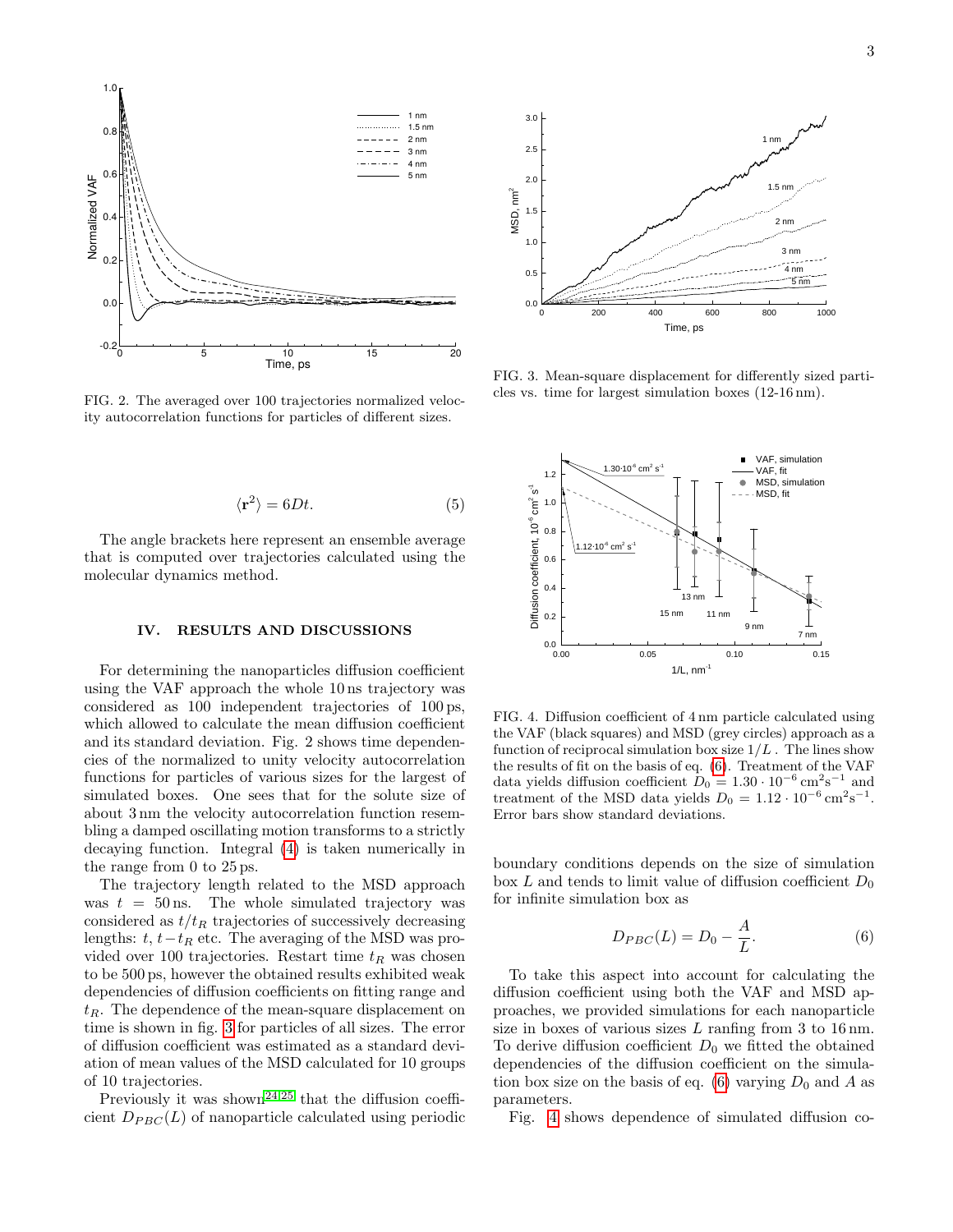

<span id="page-3-4"></span>FIG. 5. Diffusion coefficients for particles of various diameters 2R. The solid lines represent the predictions of Stokes-Einstein with bare radius used relation for stick (black) and slip (grey) boundary conditions. The dashed curve shows the Stokes-Einstein relation modified by the the hydrodynamic radius substitution. Black squares show the results of the VAF simulations and grey circles show the results of the MSD simulations. The star shows the value obtained from the DLS experiment for 4 nm nanodiamonds.

efficient for 4 nm particle on the box size for the VAF and MSD approaches. The fit on the basis of eq. [\(6\)](#page-2-1) yields  $D_0 = 1.30 \cdot 10^{-6} \text{ cm}^2 \text{s}^{-1}$  for the VAF approach and  $D_0 = 1.12 \cdot 10^{-6} \,\mathrm{cm}^2 \mathrm{s}^{-1}$  for the MSD approach.

With decreasing the size of the solute, the definition of the radius figuring in the Stokes-Einstein relation be $comes$  ambiguous<sup>[4](#page-3-2)</sup>. The radius can be interpreted as a bare radius of nanoparticle  $R_B$  matching with the radius of crystallite or as hydrodynamic radius  $R_H = R_B + \sigma$ , where  $\sigma \approx 0.145 \, nm$  estimates the radius of the water molecule.

The dependencies of the diffusion coefficient on the particle size are shown in fig. [5](#page-3-4) for different methods employed for their estimation. Table [I](#page-4-21) lists corresponding numerical values of diffusion coefficients.

# V. CONCLUSION

We have considered three theoretical methods of nanoparticles diffusion coefficient estimation: the Stokes-Einstein relation with different type of hydrodynamic boundary conditions, the analysis of the molecular dynamics simulations employing the mean square displacement approach, and the analysis of the molecular dynamics simulations employing the Kubo-Green relation.

To calculate the diffusion coefficient via MD, it is strictly necessary to perform the series of simulations using the boxes of various sizes and taking the limit of an infinite box using formula [\(6\)](#page-2-1). The obtained effects of the finite box size are in agreement with predictions  $in^{24,25}$  $in^{24,25}$  $in^{24,25}$  $in^{24,25}$ . It is noticeable that discrepancies between values calculated using VAF and MSD approaches are very small for all sizes of nanoparticles and boxes simulated, and one can not prefer one of these methods in this case.

The analysis of the diffusion coefficient allows to conclude that for particles larger than 3 nm the Stokes-Einstein relation with stick boundary conditions describes the diffusion coefficient with high accuracy. For 2 nm and smaller nanoparticles, the Stokes-Einstein relation with stick boundary conditions shows the tendency to underestimate the diffusion coefficient obtained in simulations. This is probably due to the transition of stick boundary conditions to slip boundary conditions with the decreasing particle size. The effect of hydrodynamic radius on the diffusion coefficients also becomes significant when the radius of the particle is smaller than 3 nm.

The principal result of the study is that the accuracy of the Stokes-Einstein relation is acceptable for the accurate measurements of hydrophobic nanoparticles size by dynamic light scattering. However the molecular dynamics simulation may be used for the refinement of the DLS data in the of small particles.

Contemporary facilities of the MD simulations allow varying the structure and the molecular, atomic, and ionic compound of the studied solute particles and the solvent. The proposed computational methods open a wide range of possibilities for investigating the diffusion parameters of nanoparticles in various types of solvents.

## ACKNOWLEDGMENTS

The authors express gratitude to A.Ya. Vul for his attention to this work. S.K. and A.S. acknowledge the project "Physical-chemical principles of new functionalized materials based on carbon nanostructures". E.E. acknowledges for support the Russian Foundation for Basic Research (project 12-08-00174a). Work was partly supported by the Skolkovo foundation and by the Russian Academy of Sciences. We thank the Joint Supercomputer Center of the Russian Academy of Sciences (JSCC RAS) for providing computational facilities.

<span id="page-3-1"></span>Z. Li, Phys. Rev. E 80[, 061204 \(2009\).](http://dx.doi.org/10.1103/PhysRevE.80.061204)

<span id="page-3-0"></span><sup>∗</sup> [kon@mail.ioffe.ru](mailto:kon@mail.ioffe.ru)

<sup>2</sup> A. Tuteja, M. E. Mackay, S. Narayanan, S. Asokan, and M. S. Wong, Nano Letters 7, 1276 (2007).

<span id="page-3-3"></span><sup>3</sup> F. Ould-Kaddour and D. Levesque, [The Journal of Chem](http://dx.doi.org/10.1063/1.2794753)ical Physics 127[, 154514 \(2007\).](http://dx.doi.org/10.1063/1.2794753)

<span id="page-3-2"></span><sup>4</sup> J. R. Schmidt and J. L. Skinner, The Journal of Chemical Physics 119 (2003).